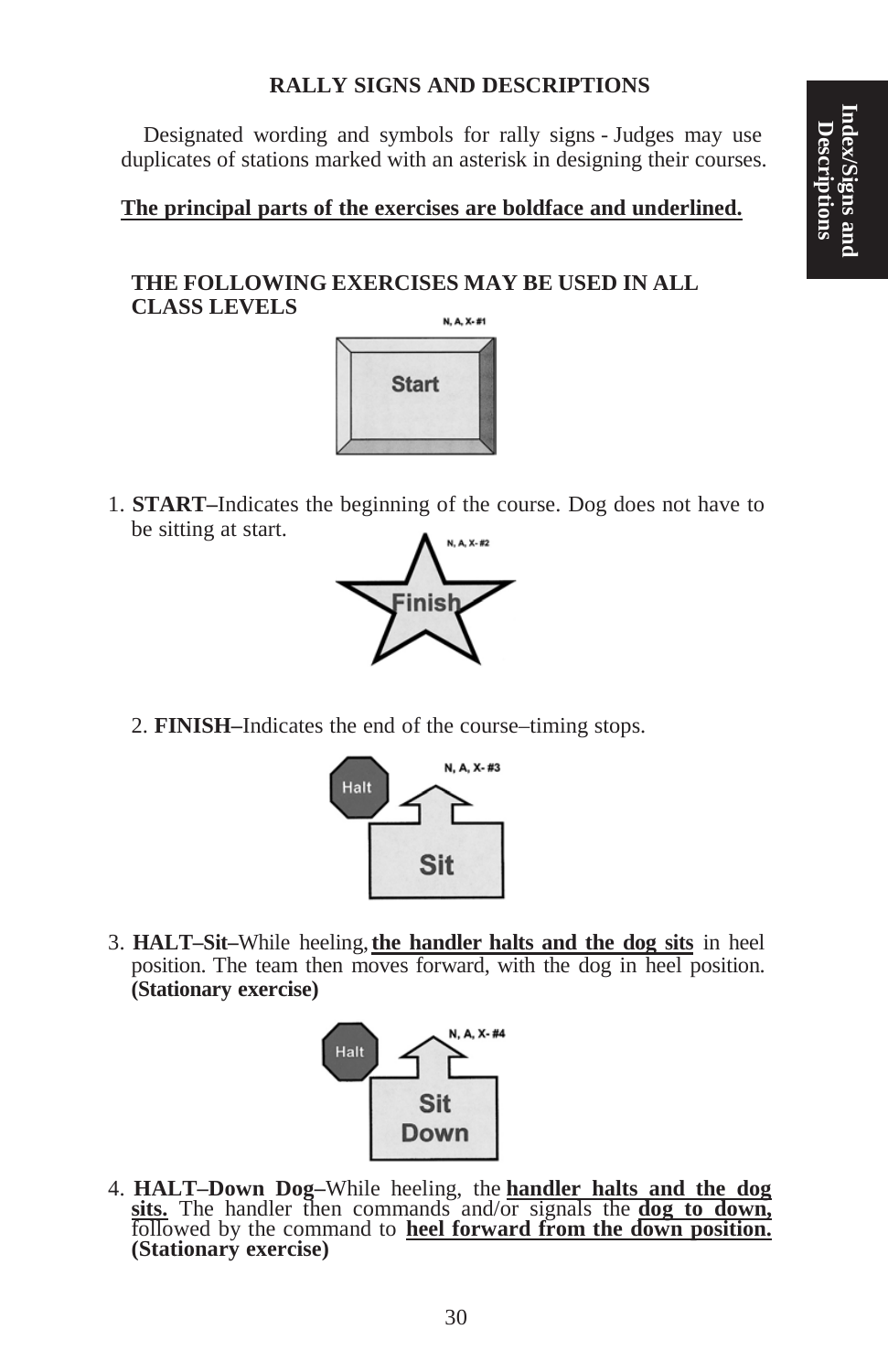

5. **\*Right Turn–**Performed as a **90° turn to the right,** as in traditional obedience.



6. **\*Left Turn–**Performed as a **90° turn to the left,** as in traditional obedience.



7. **\*About Turn–Right–**While heeling, the team makes a **180° about turn to the handler's right.**



8. **\*About "U" Turn–**While heeling, the team makes a **180° turn to the handler's left.**



9. \***270° Right Turn–**While heeling, the team makes a **270° turn to the handler's right.** 270° turns are performed as a tight circle, but not around the exercise sign.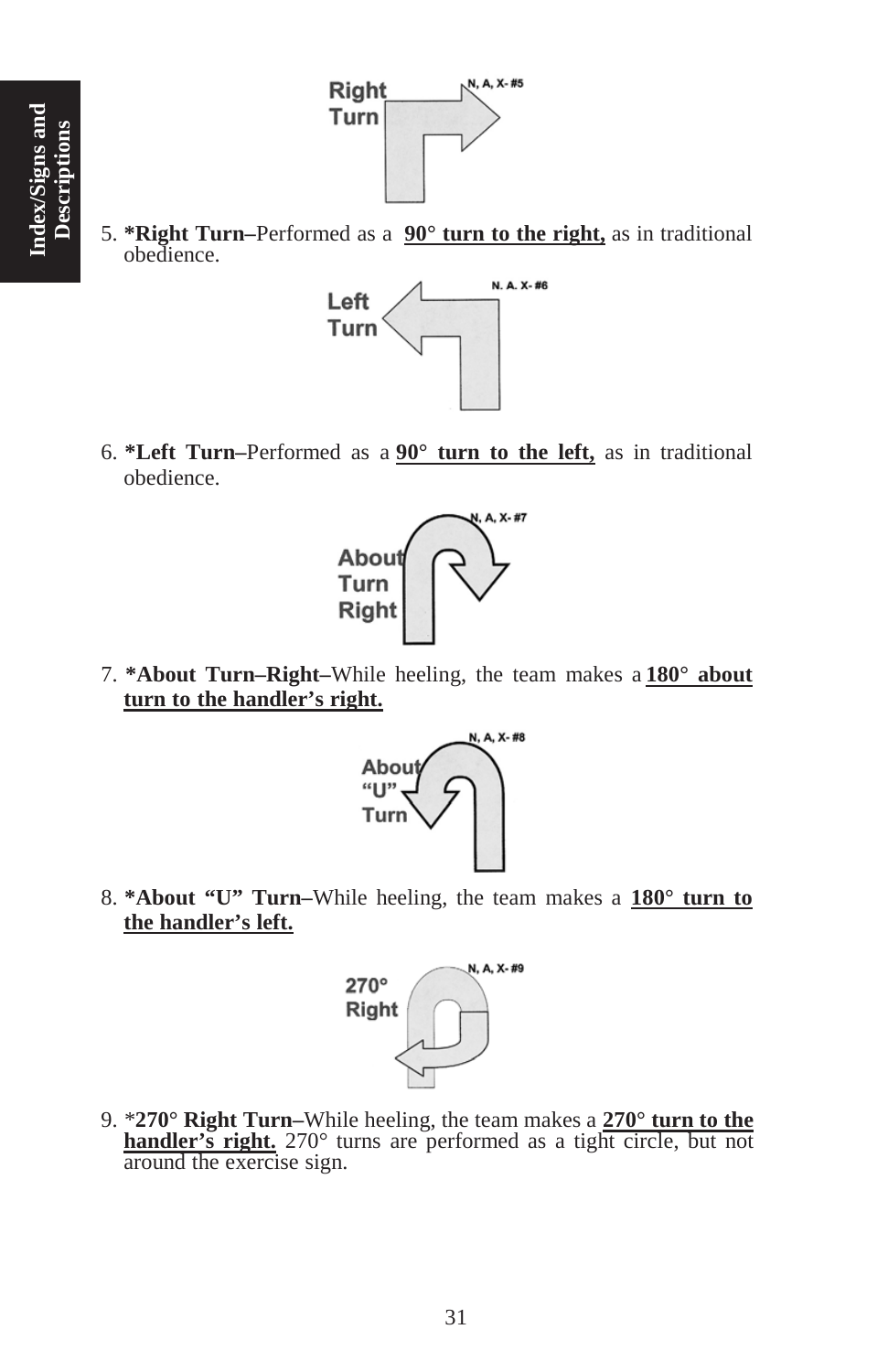

10. **\*270° Left Turn–**While heeling, the team makes a **270° turn to the handler's left.** 270° turns are performed as a tight circle, but not around the exercise sign.



11. **360° Right Turn–**While heeling, the team makes a **360° turn to the handler's right.** 360° turns are performed as a tight circle, but not around the exercise sign.



12. **360° Left Turn–**While heeling, the team makes a **360° turn to the handler's left.** 360° turns are performed as a tight circle, but not around the exercise sign.



13. **Call Dog Front–Finish Right–Forward–**While heeling, the handler stops forward motion and calls the dog to the front position (**dog sits in front** and faces the handler). The handler may take several steps backward as the dog turns and moves to sit in the front position. Second part of the exercise directs the handler to command and/or signal the **dog to change from the front position by moving to the handler's right, around behind the handler,** toward heel position. As the dog clears the handler's path, the handler moves forward before the dog has completely returned to the heel position.

The **dog does not sit before moving forward** in heel position with the handler. *Handler must not step forward or backward to aid the dog as the dog moves toward heel position.* **(Stationary exercise)**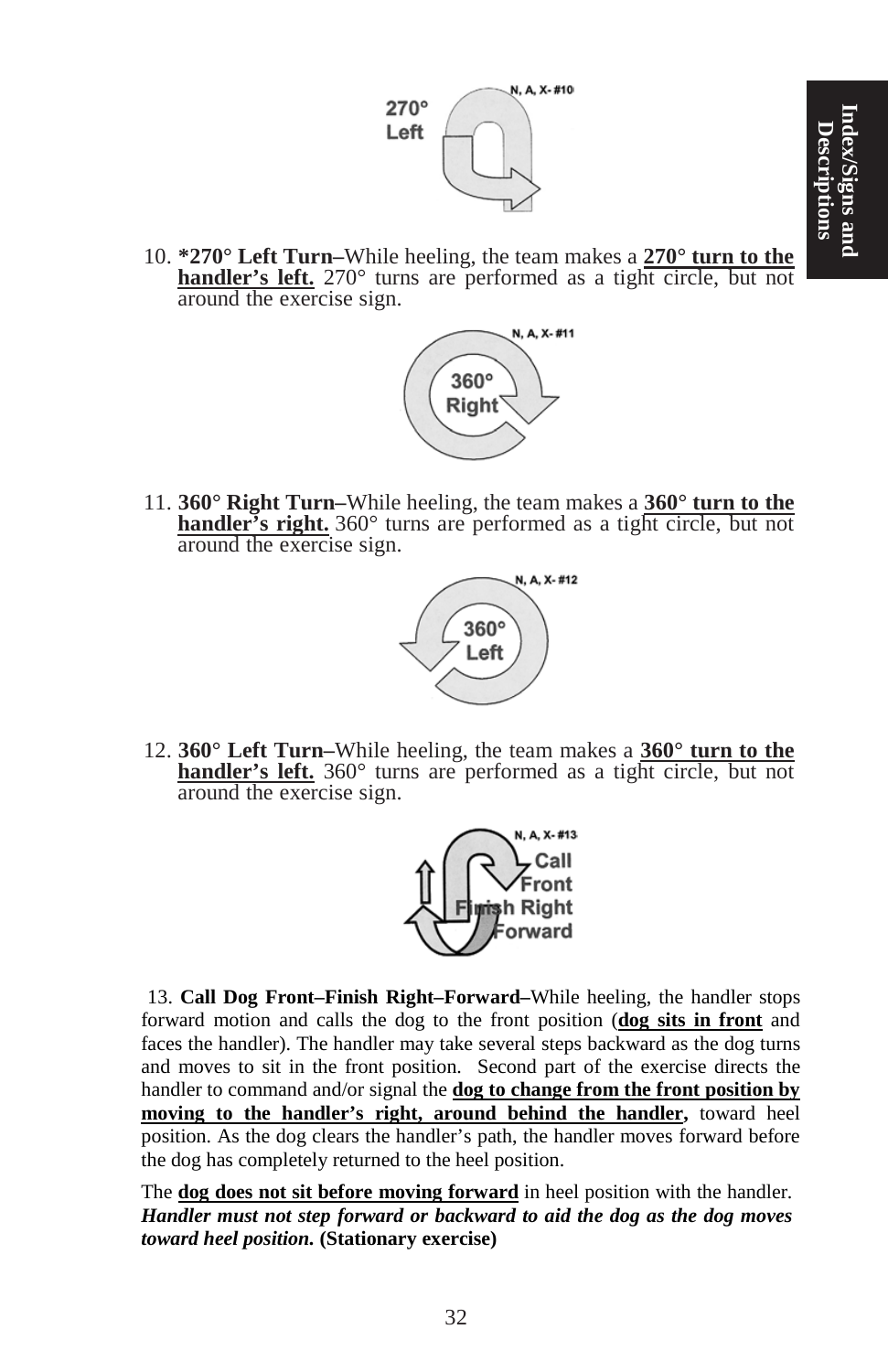

14. **Call Dog Front – Finish Left – Forward**–While heeling, the handler stops forward motion and calls the dog to the front position (**dog sits in front** and faces the handler). The handler may take several steps backward as the dog turns and moves to sit in the front position. Second part of the exercise directs the handler to command and/or signal the **dog to change from the front position by moving to the handler's left** toward heel position. As the dog clears the handler's path, the handler moves forward before the dog has completely returned to the heel position. The **dog does not sit before moving forward** in heel position with the handler. *Handler must not step forward or backward to aid the dog as the dog moves toward heel position.* **(Stationary exercise)**



15. **Call Dog Front – Finish Right – HALT**–While heeling, the handler stops forward motion and calls the dog to the front position (**dog sits in front** and faces the handler). The handler may take several steps backward as the dog turns and moves to sit in the front position. Second part is the **finish to the right**, where the dog must return to heel position by moving around the right side of the handler. **Dog must sit** in heel position before moving forward with the handler. *Handler must not step forward or backward to aid the dog as the dog moves toward heel position.* **(Stationary exercise)**



**16. Call Dog Front – Finish Left – HALT** – While heeling, the handler stops forward motion and calls the dog to the front position **(dog sits in front** and faces the handler). The handler may take several steps backward as the dog turns and moves to a sit in the front position. Second part is the **finish to the left**, where the dog must return to heel position by moving around the left side of the handler and sit in heel position. **Dog must sit** in heel position before moving forward in heel position with the handler. *Handler must not step forward or backward to aid the dog as the dog moves toward heel position.* **(Stationary exercise)**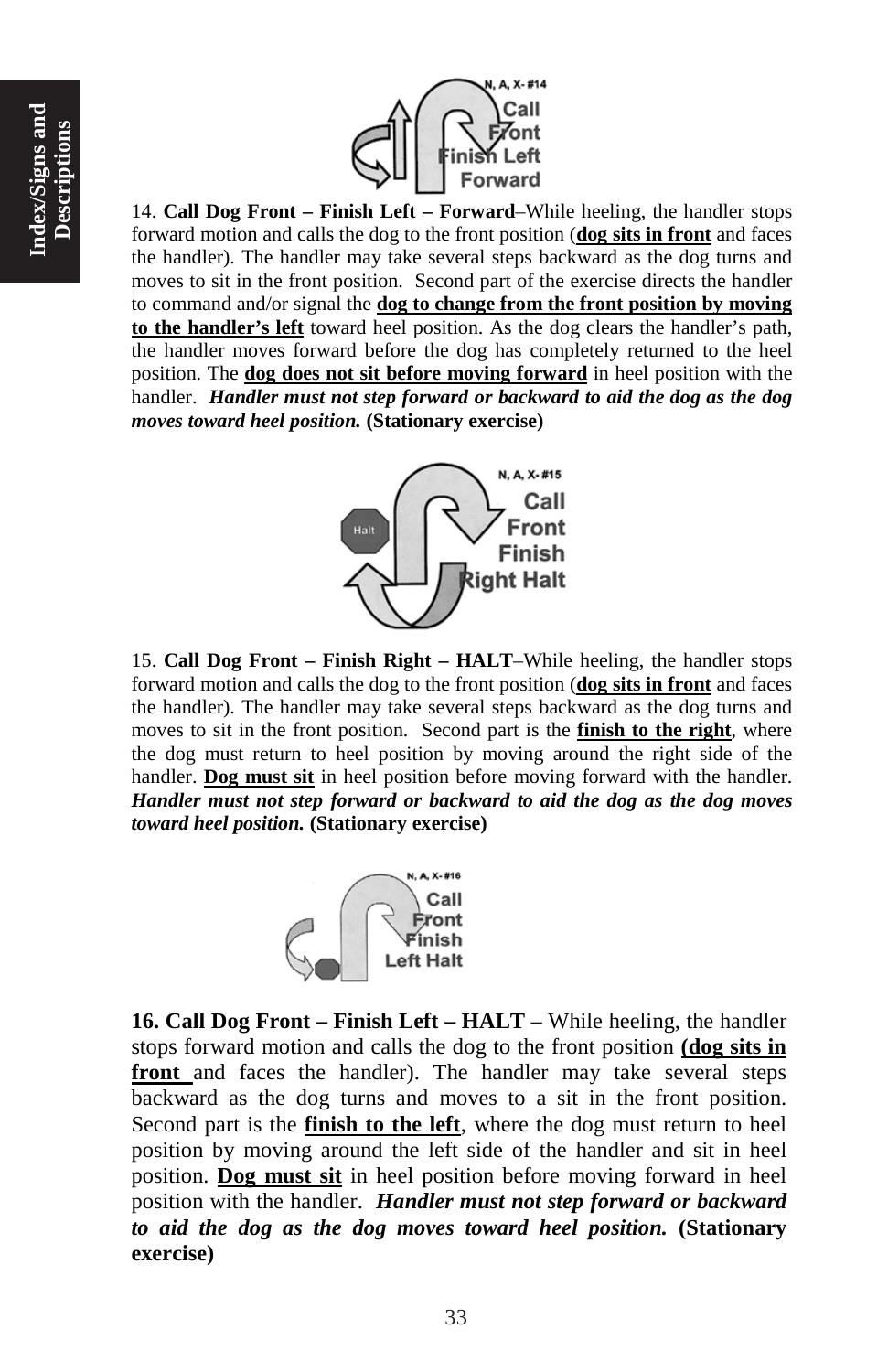

17. \***Slow Pace–Dog and handler must slow down noticeably.** This must be followed by a normal pace unless it is the last station on the course.



18. \***Fast Pace–Dog and handler must speed up noticeably.** This must be followed by a normal pace.



19. **\*Normal Pace–Dog and handler** must move forward, **walking briskly and naturally.** This station can only be used after a change of pace.



20. **Moving Sidestep Right**–**While heeling, the handler takes one step to the right, leading with the right foot**, and continues moving forward along the newly established line. The **dog moves with the handler.** The exercise shall be performed just before the exercise sign. (This exercise shall be considered a change of direction and the sign shall be placed directly in line with the **team's** path requiring the handler and dog to sidestep to the right to pass the sign.)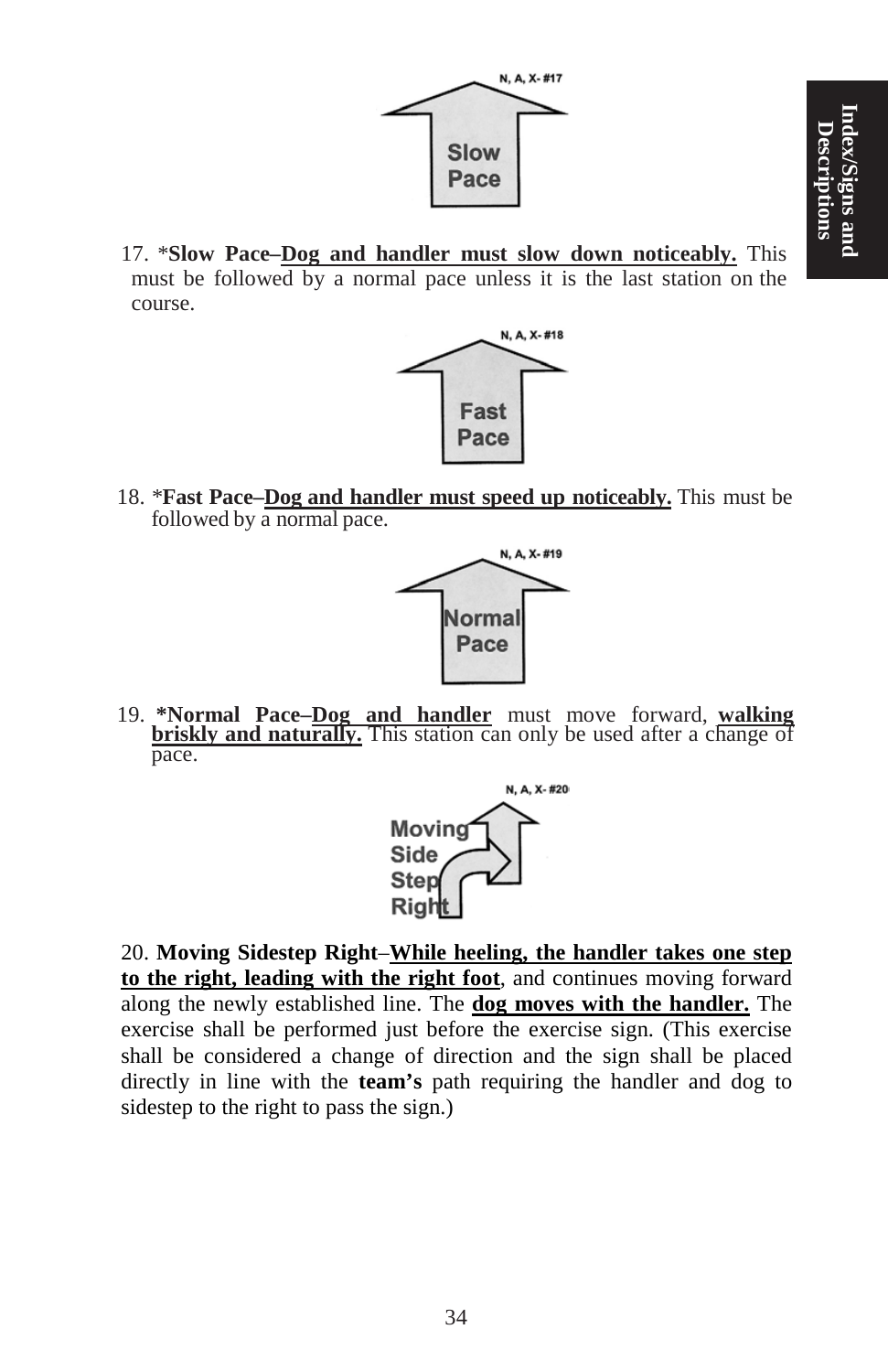

**Index/Signs and Descriptions**

Index/Signs and

21. **Spiral Right – Dog Outside –** This exercise requires three pylons or posts placed in a straight line with spaces between them of approximately 6-8 feet. Spiral Right indicates the **handler must turn to the right when moving around each pylon or post.** This places the **dog on the outside of the turns** (see 1A and 1B). The exercise sign is placed near or on the first pylon or post where the spiral is started.



22. **Spiral Left – Dog Inside –** This exercise requires three pylons or posts placed in a straight line with spaces between them of approximately 6-8 feet. Spiral Left indicates that the **handler must turn to the left when moving around each pylon or post.** This places the **dog on the inside of the turns** (see 2). The exercise sign is placed near or on the first pylon or post where the spiral is started.



23. **Straight Figure 8 Weave Twice –** This exercise requires four pylons or posts placed in a straight line with spaces between them of approximately 6-8 feet. The exercise sign is placed near or on the first pylon or post where the exercise is started. **Entry into the weaving pattern is with the first pylon or post at the dog/handler's left side. The dog and handler must complete the entire exercise by passing the last pylon or post.**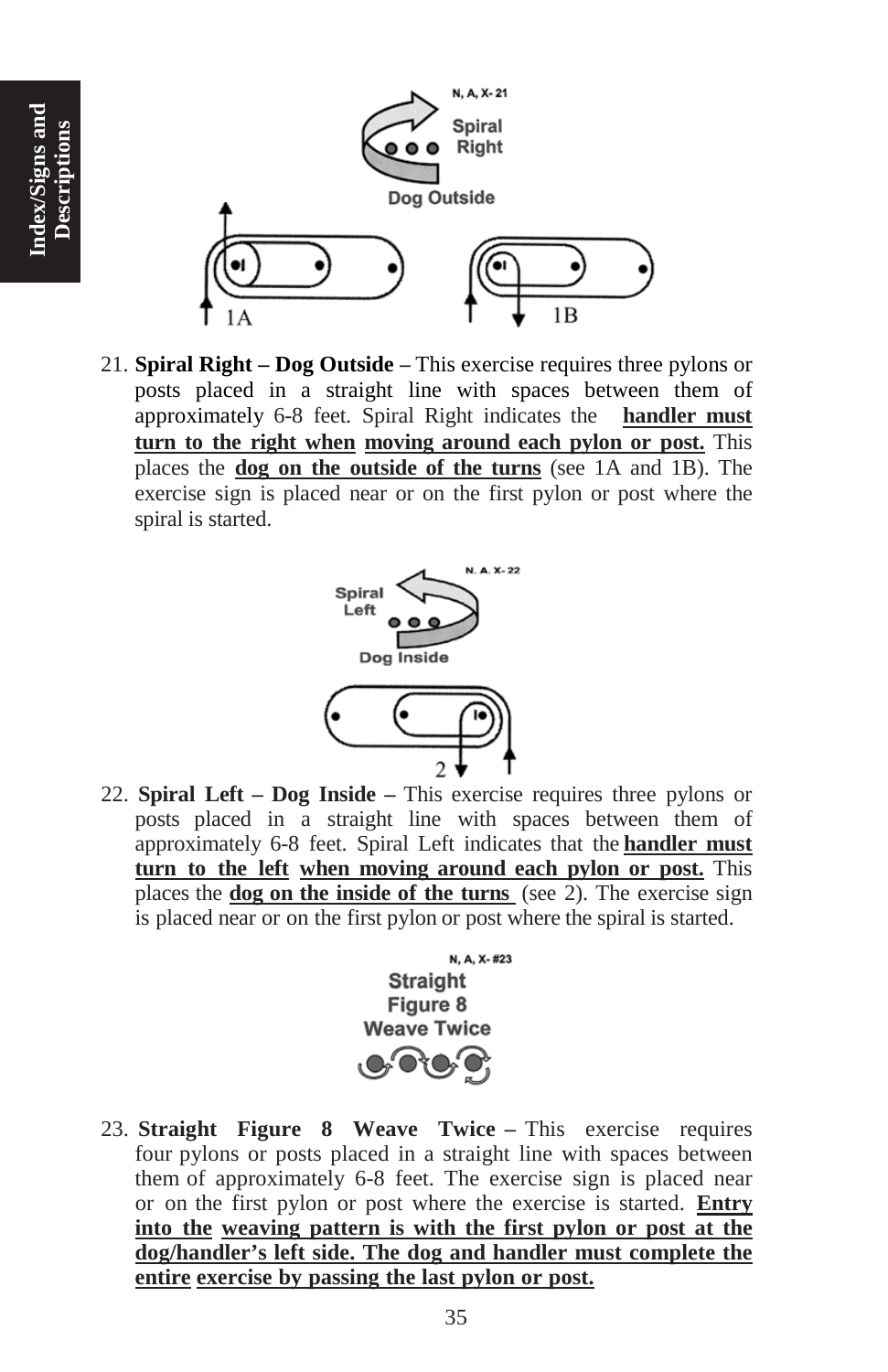

24. **Serpentine Weave Once–**This exercise requires pylons or posts placed in a straight line with spaces between them of approximately 6 - 8 feet. The exercise sign is placed near or on the first pylon or post where the exercise starts. **Entry into the weaving pattern is with the first pylon or post at the dog/handler's left side. The dog and handler must complete the entire exercise by passing the last pylon or post**. It should be noted that in this exercise, the team does not weave back through the obstacles as they do in the Straight Figure 8.



25. **HALT–1, 2 and 3 Steps Forward–**The **handler halts and the dog sits** in heel position to begin the exercise. The **handler takes one step forward and halts** with the dog maintaining heel position. **The dog sits when the handler halts. This is followed by two steps forward–halt,** and **three steps forward–halt, with the dog heeling each time the handler moves forward and sitting each time the handler halts. (Stationary exercise)**



26. **Call Front–1, 2 and 3 Steps Backward–**While heeling, the handler stops forward motion and calls the dog to the front position (**dog sits in front** and faces the handler). The handler may take several steps backward as the dog turns and moves to a sit in the front position. With the dog in the front position, the **handler takes one step backward and halts. The dog moves with the handler and sits** in the front position as the handler halts. This is followed by the **handler taking two steps backward and a halt, and three steps backward and a halt. Each time, the dog moves with the handler to the front position and sits as the handler halts.** The handler then commands and/or signals the dog to resume heel position. When returning to the heel position, the dog does not sit before the handler moves forward. **(Stationary exercise)**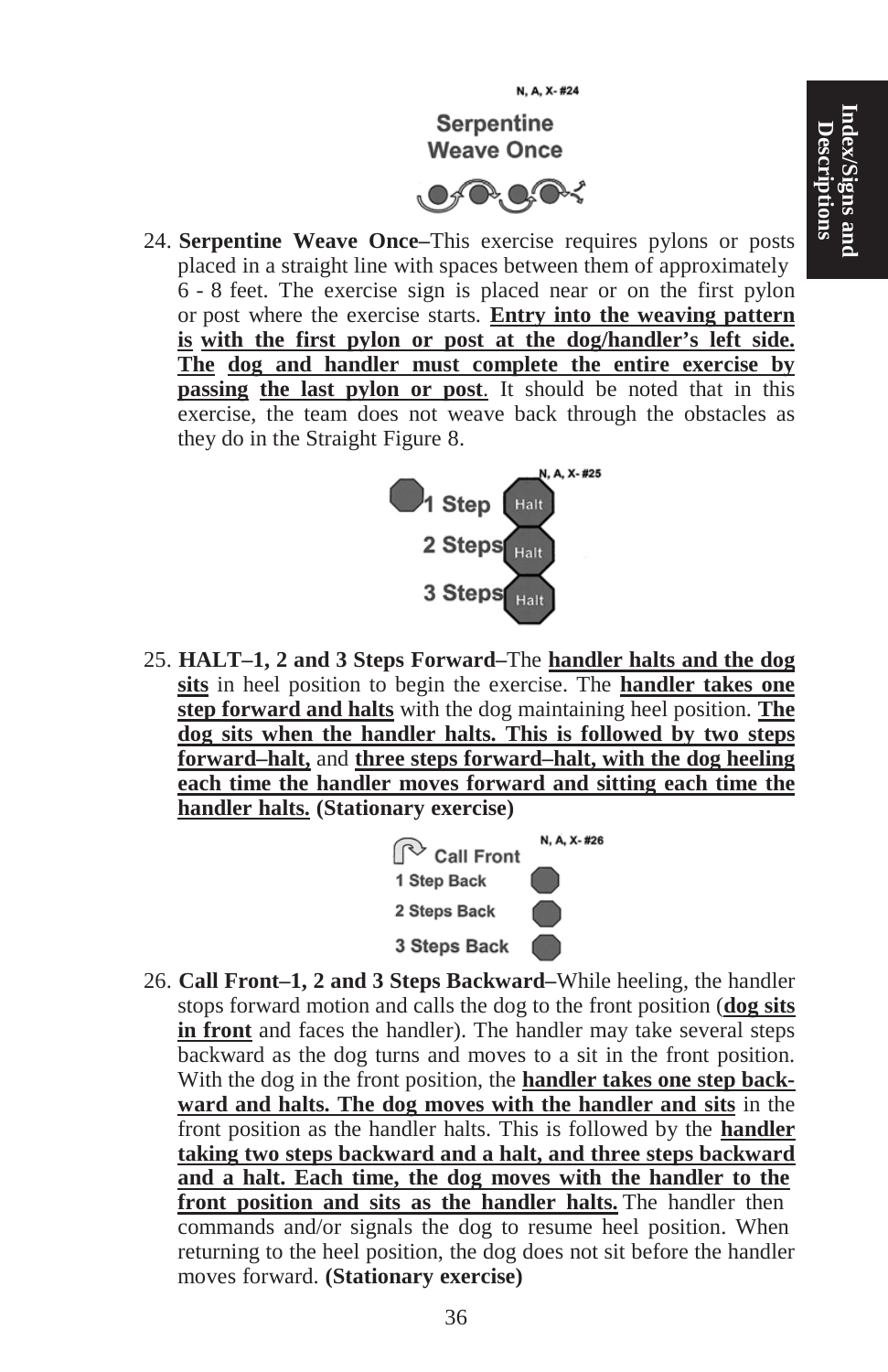

27. *Down and Stop* – While moving with the dog in heel position, the handler commands and/or signals the **dog to down** as **the handler comes to a stop** next to the dog. Once the **dog is completely down**, the handler moves forward, commanding **the dog to move forward from down position***.* **(Stationary exercise)**



28. **HALT – Fast Forward from Sit –** The **handler halts and the dog sits** in heel position. With the dog sitting in heel position, the **handler commands and/or signals the dog to heel and immediately moves forward at a fast pace.** This must be followed by a normal pace. **(Stationary exercise)**



29. **Left About Turn –** While moving with the dog in heel position, the **handler makes an about turn to the left,** while at the same time, the **dog must move around the handler to the right** and into heel position. The **dog does not sit** before moving forward in heel position with the handler.



30. **HALT and Walk Around Dog – Handler halts and dog sits.** With the dog sitting in heel position, the handler commands and/or signals the **dog to stay,** then proceeds to **walk around the dog to the left,** returning to heel position. The **handler must pause** in heel position before moving forward to the next station. **(Stationary exercise)**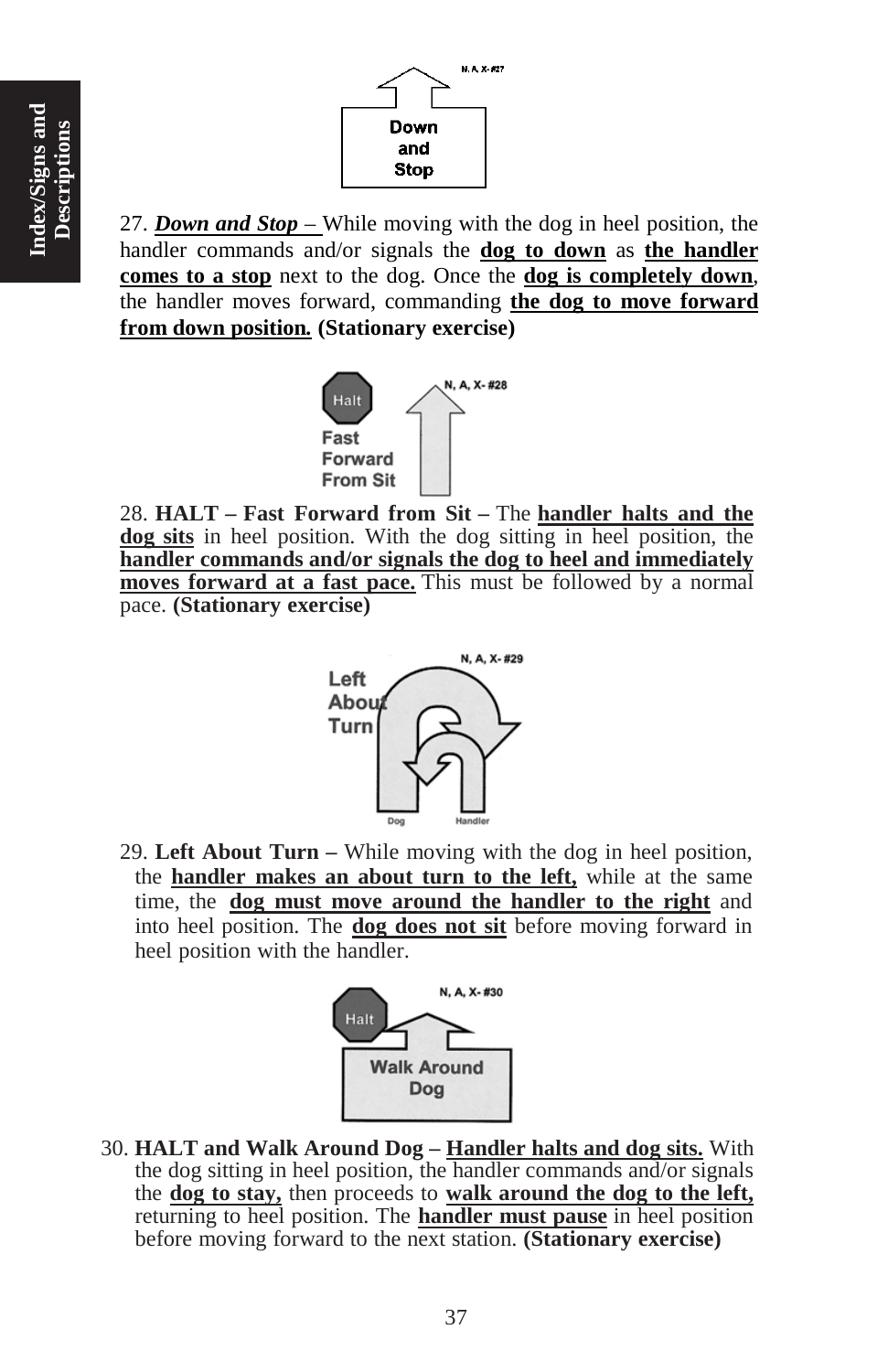

31. **HALT – Down – Walk Around Dog** – **Handler halts and dog sits.** With the dog sitting in heel position, the handler commands and/or signals the **dog to down and stay**, then proceeds to **walk around the dog to the left**, returning to heel position. The **handler must pause** in heel position before moving forward to the next station. The **dog heels forward from the down position. (Stationary exercise)**



#### **Figure 8 No Distractions**

**32. Figure 8 – No Distractions –** Two pylons or posts spaced approximately 6-8 feet apart. The team enters the sequence with the posts on either left or right and will perform a complete figure 8 around the posts or pylons, **crossing the center point three times.**



**33. HALT – Left Turn – Forward** – **Handler halts, dog sits**. With the dog sitting the handler commands and/or signals the dog to heel, as the handler turns to the left and continues to move forward in the new direction without hesitation. **The dog must turn with handler as the handler turns. (Stationary exercise)**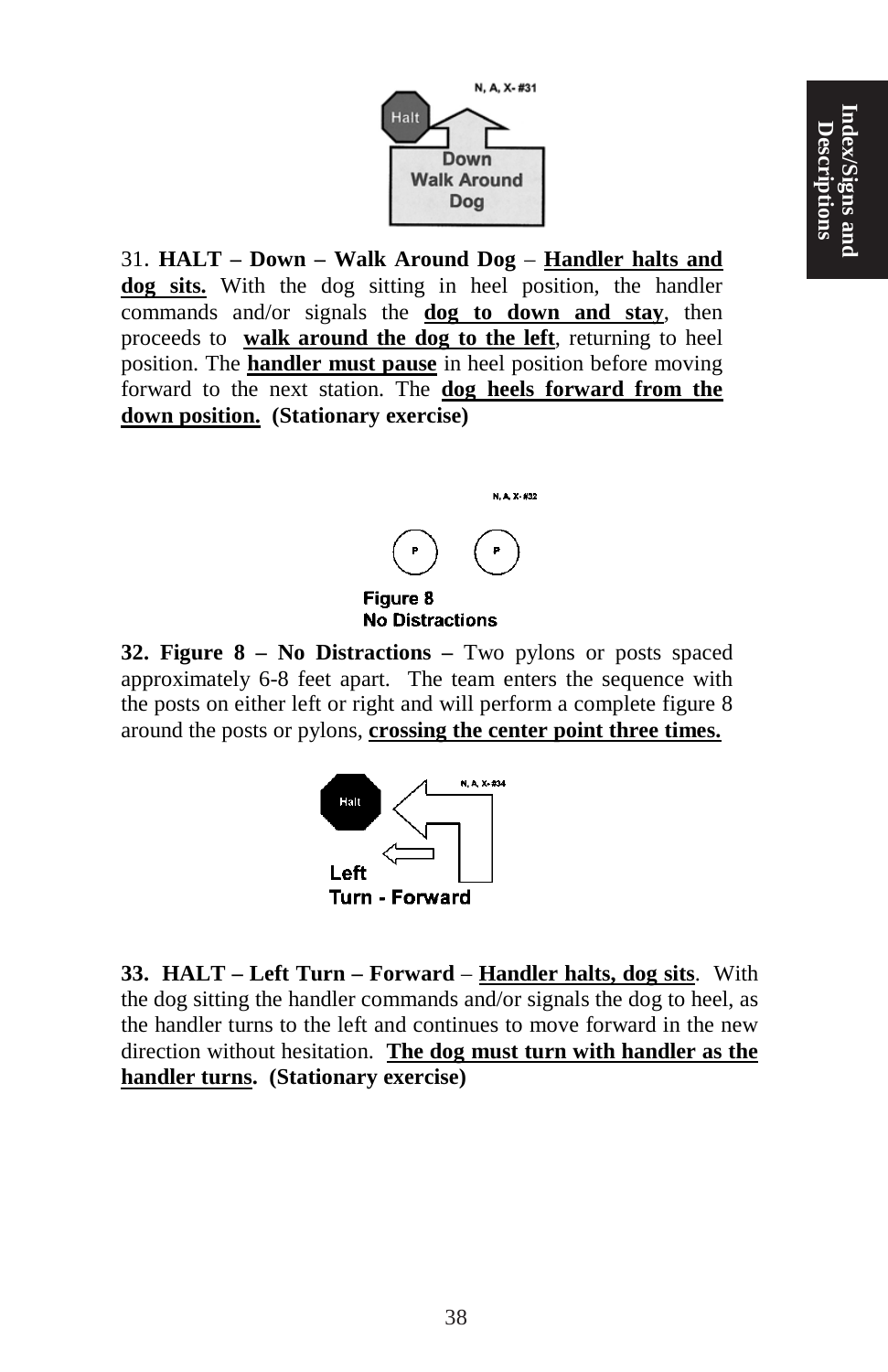

**34. HALT – Right Turn – Forward - Handler halts, dog sits**. With the dog sitting the handler commands and/or signals the dog to heel, as the handler turns to the right and continues to move forward in the new direction without hesitation. **The dog must turn with the handler as the handler turns. (Stationary exercise)**



**35. Call Front – Return to Heel –** While heeling the handler stops forward motion and calls the dog to the front position. The handler may take several steps backward as the dog turns and moves to sit in the front position. **Dog sits in front** and faces the handler. The handler will then walk around behind the dog and return to the heel position and pause. **Dog must remain sitting as handler walks around dog.** (This is a 180˚ change of direction, about turn.) **(Stationary exercise)**



**36. Halt–Slow Forward From Sit**– **The handler halts, and the dog sits in heel position.** The handler then commands and/or signals the dog to heel and moves forward at a slow pace. **The dog must maintain heel position as handler slowly moves forward.** This must be followed by a normal pace, unless it is the last station on the course. **(Stationary exercise)**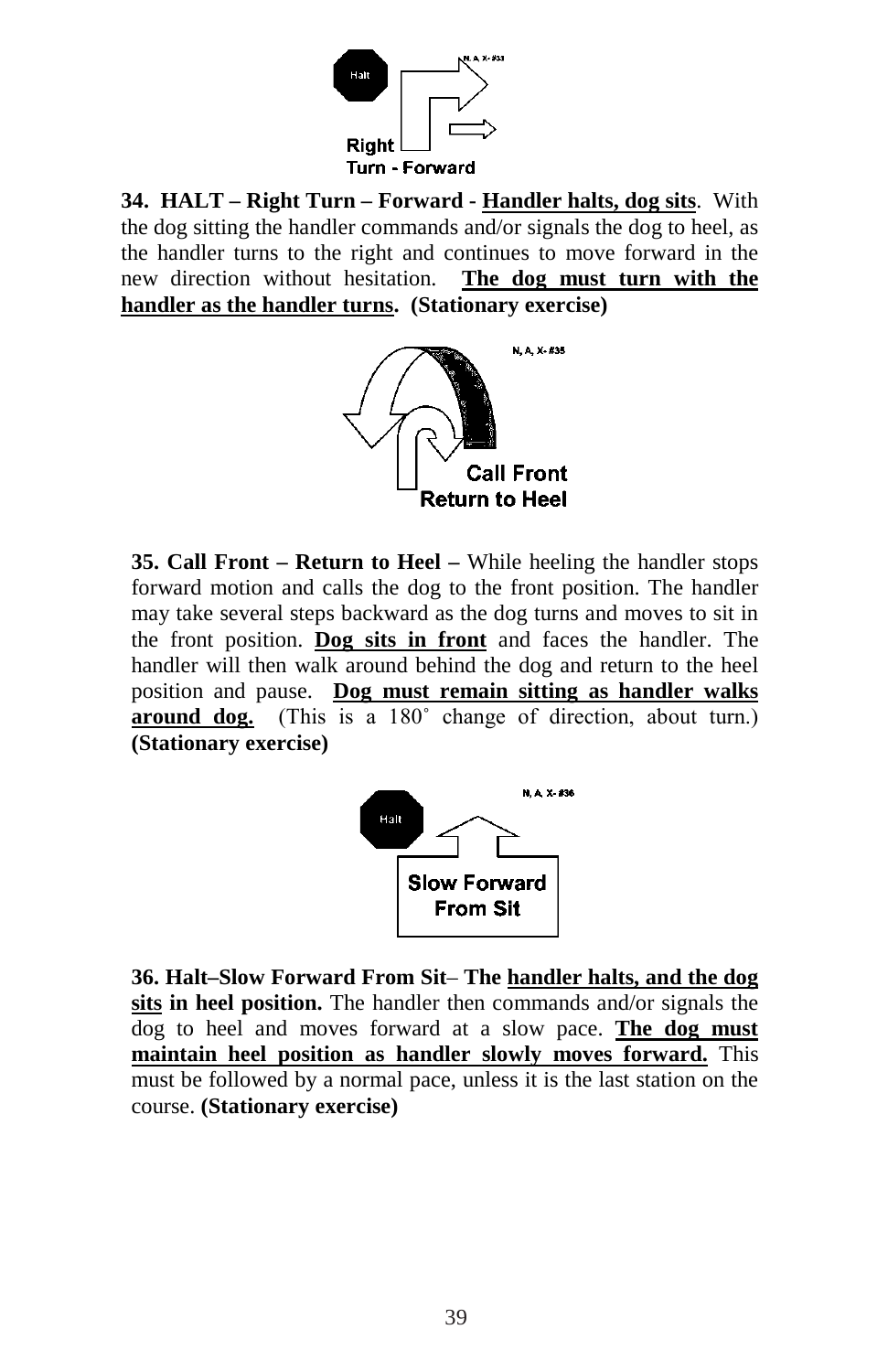### **THE FOLLOWING EXERCISES MAY BE USED IN ADVANCED AND EXCELLENT CLASSES ONLY**



**101**. **HALT–About Turn Right and Forward–Handler halts and dog sits.** With the dog sitting in heel position, the **team turns 180° to the right and immediately movesforward. (Stationary exercise)**



**102. HALT–About "U" Turn and Forward–Handler halts and dog sits.** With the dog sitting in heel position, **the team turns 180° to the left and immediately movesforward. (Stationary exercise)**



 **103. \*Send Over Jump – Handler Passes By – While moving** with the dog in heel position, the handler directs the **dog to take the jump** as the **handler passes by the jump without** any pause, hesitation or **stopping.** When the **dog has completed the jump in the proper direction,** it is called to heel position and the team continues to the next exercise.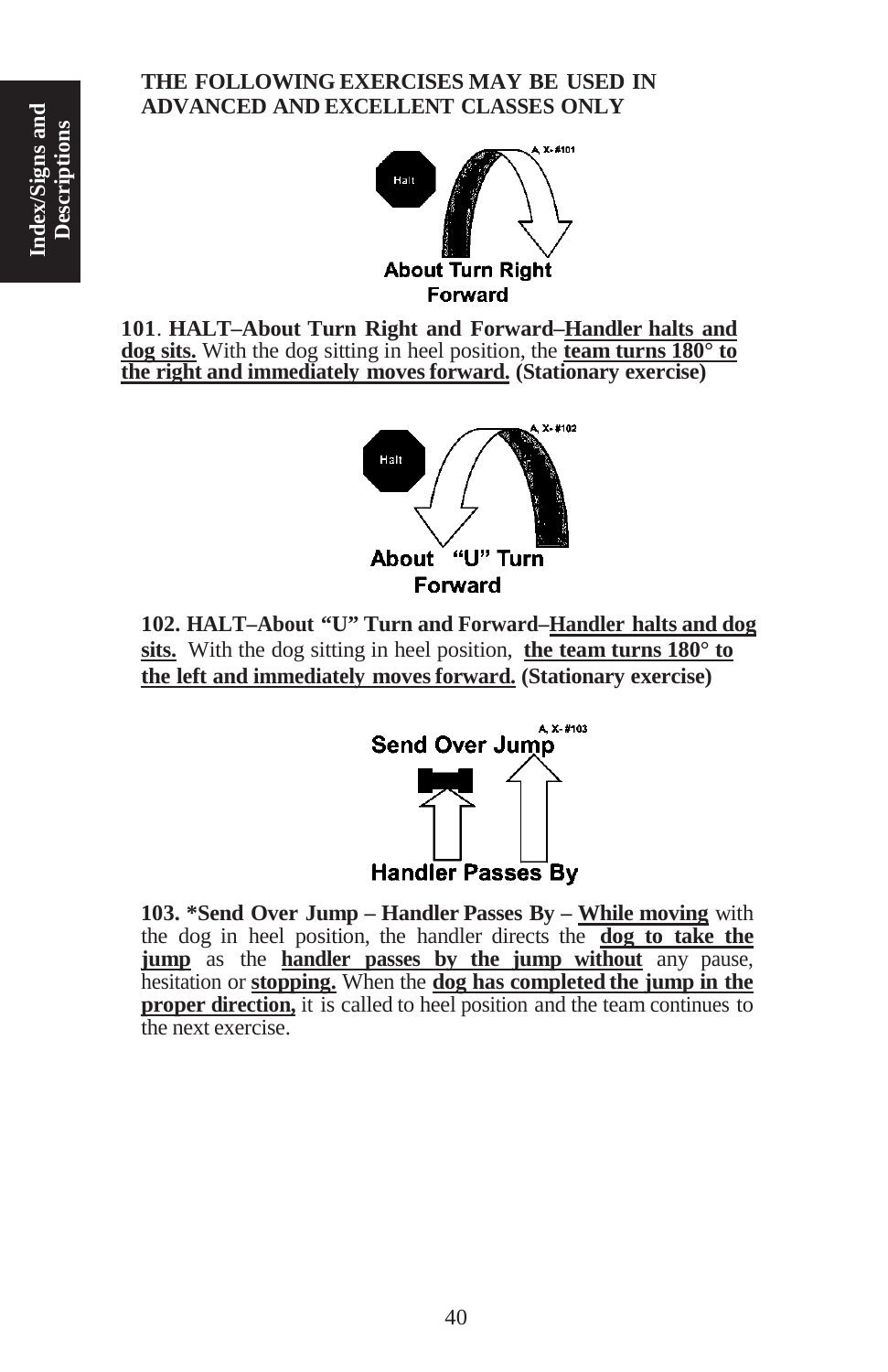

**104. HALT – Turn Right One Step – Call to Heel – Halt** – **Handler halts and dog sits.** With the dog sitting, the handler commands and/or signals the **dog to stay.** The **handler then turns to the right**, while **taking one step in that direction, and halts**. The **dog** is directed to heel position and **must move and sit** in the new location before moving forward to the next station. **(Stationary exercise)**



**105. HALT – Stand Dog – Walk Around** – **Handler halts and dog sits**. With the dog sitting in heel position, **the handler stands the dog** and commands and/or signals the **dog to stay as the handler walks around the dog to the left**, returning to heel position. The **handler must pause** in heel position before moving forward to the next station. In the Advanced class, the handler may touch the dog, move forward to stand the dog, and may pose the dog as in the show ring *and the dog must move forward from the stand position*. *Handler may not touch the dog in the Excellent Class.* **(Stationary exercise)**



 **106. HALT – 90° Pivot Right – HALT– Handler halts and dog sits.** With the dog sitting in heel position, the **handler pivots 90° to the right and halts.** The **dog moves with the handler and sits** in heel position. **(Stationary exercise)**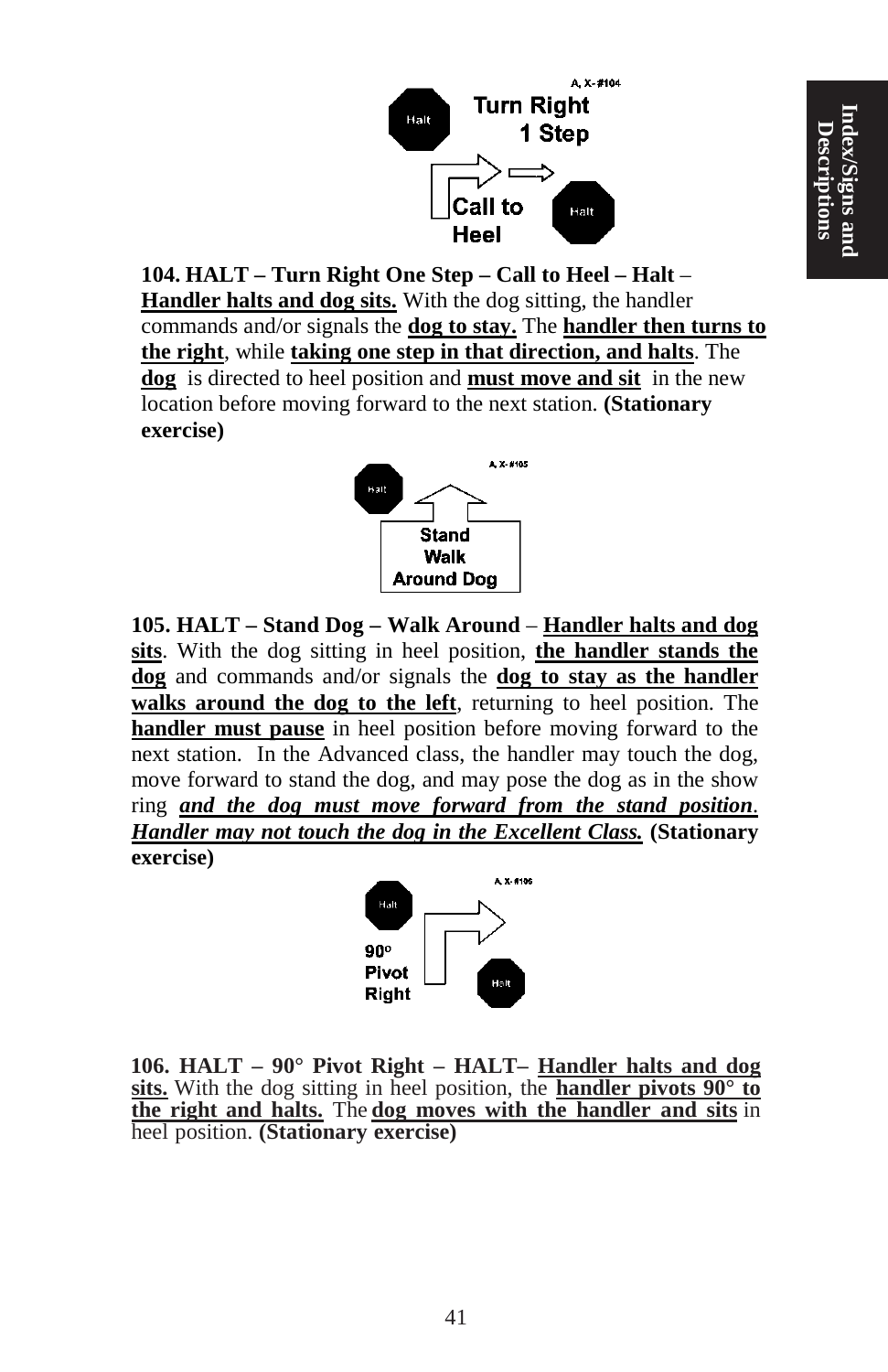

 **107. HALT – 90° Pivot Left – HALT – Handler halts and dog sits.** With the dog sitting in heel position, the **handler pivots 90° to the left and halts.** The **dog moves with the handler and sits** in heel position. **(Stationary exercise)**



**108. Offset Figure 8**–This exercise requires two pylons or posts placed about 8–10 feet apart, around which the **team will perform a complete Figure 8, crossing the center** *point* **three** times **without disturbing the distractions**. Two distractions will be arranged to the sides of the figure 8 about 5–6 feet apart. Entry may be between the pylons or posts and the distraction on either side (see 3A and 3B). The distractions will consist of two securely covered containers with tempting dog treats; however, dog toys may replace one or both containers, or may be placed next to the containers. The exercise sign may be placed on or near the cone where entry is made into the Offset Figure 8. *Pylons or posts may not be shared with other exercises.*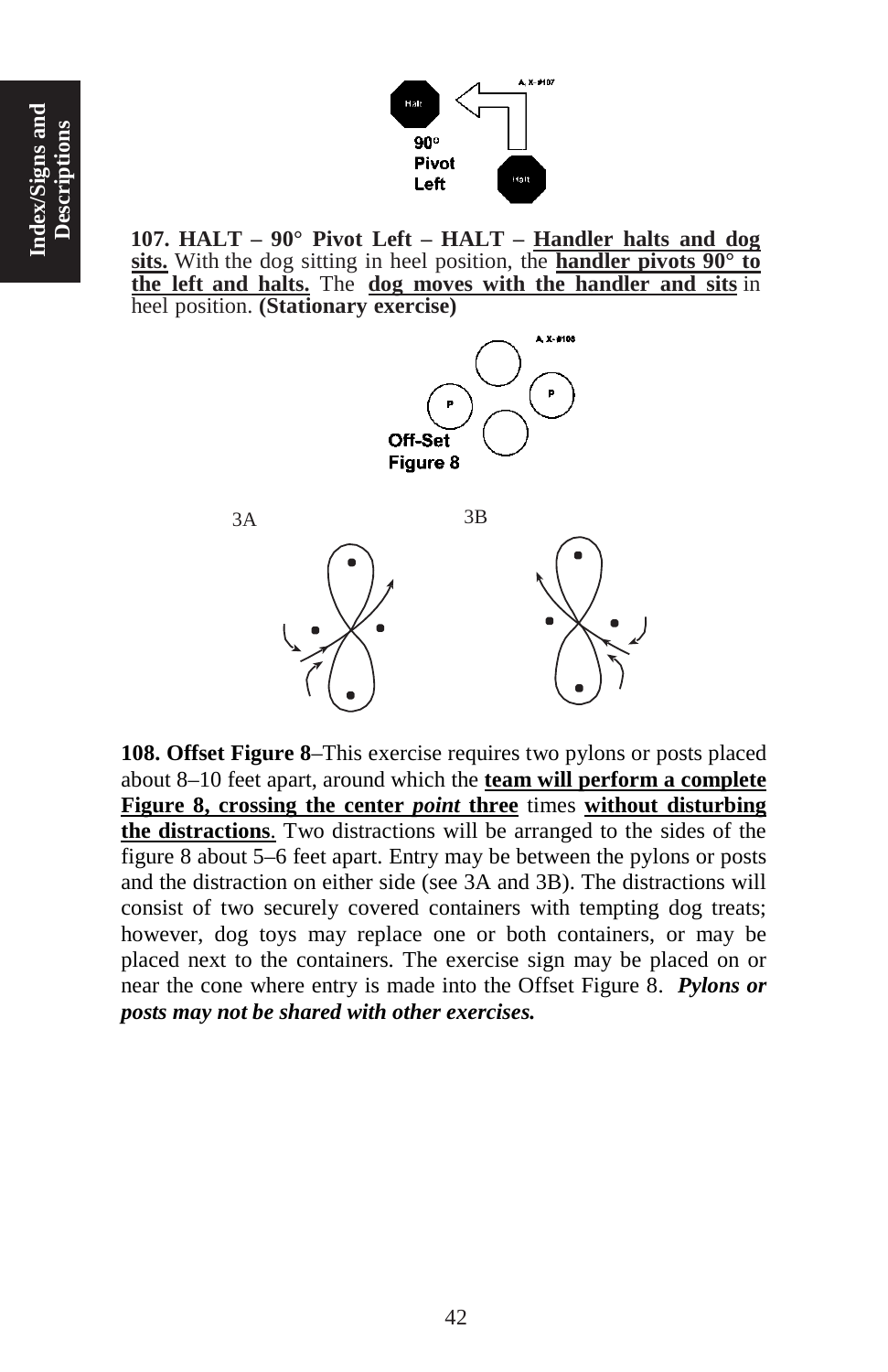

**109. HALT–Side-step Right–HALT–Handler halts in front of the station sign and the dog sits.** With the dog sitting in heel position, the **handler moves one step directly to the right and halts.** The **dog moves with the handler and sits** in heel position when the handler halts. The exercise shall be performed just before the exercise sign. This exercise shall be considered a change of direction and the sign shall be placed directly in line with the handler's path, requiring the handler and dog to sidestep to the right to pass the sign. **(Stationary exercise)**



 **110. HALT – Call Dog Front – Finish Right – Handler halts and dog sits.** With the dog sitting in heel position, the handler calls the **dog to front** and the **dog sits** in the front position, facing the handler. On command, the **dog then moves** from the front position **around the right of the handler and sits** in heel position. **Handler must not step forward or backward** to aid the dog during the exercise. **(Stationary exercise)**



**111**. **HALT – Call Dog Front–Finish Left – Handler halts and dog sits.** With the dog sitting in heel position, the handler calls the **dog to front** and the **dog sits** in the front position facing the handler. On command, the **dog then moves to the handler's left and sits** in heel position. **Handler must not step forward or backward** to aid dog during exercise. **(Stationary exercise)**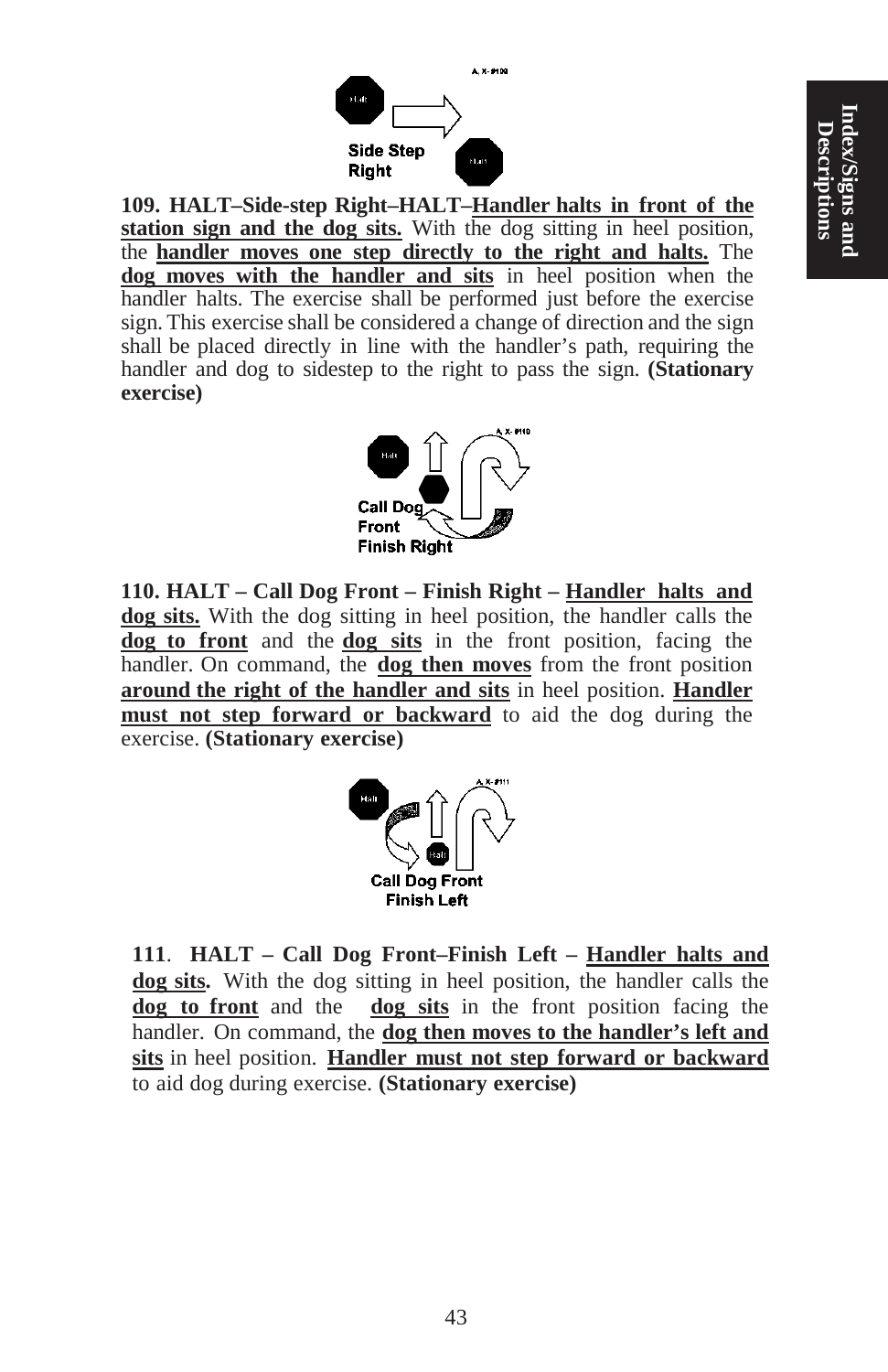

**112. HALT – 180° Pivot Right – HALT – Handler halts and dog sits**. With the dog sitting in heel position, the **handler pivots 180° to the right and halts**. The **dog moves with the handler and sits** in heel position. **(Stationary exercise)**



 **113. HALT–180° Pivot Left–HALT–Handler halts and dog sits**. With the dog sitting in heel position, the **handler pivots 180° to the left and halts.** The **dog moves with the handler and sits** in heel position. **(Stationary exercise)**



 **114. HALT – Down – Sit – Handler halts and dog sits.** With dog sitting in heel position, the handler commands and/or signals the **dog to down, then to sit**. **(Stationary exercise)**



**115. HALT – Stand** – Handler halts and dog sits. With the dog sitting in heel position, **the handler will stand the dog.** Handler may touch the dog, move forward to stand the dog and may pose the dog as in the show ring. Handler then resumes heel position **while the dog stands in place.** Handler pauses before moving forward. **(Stationary exercise)**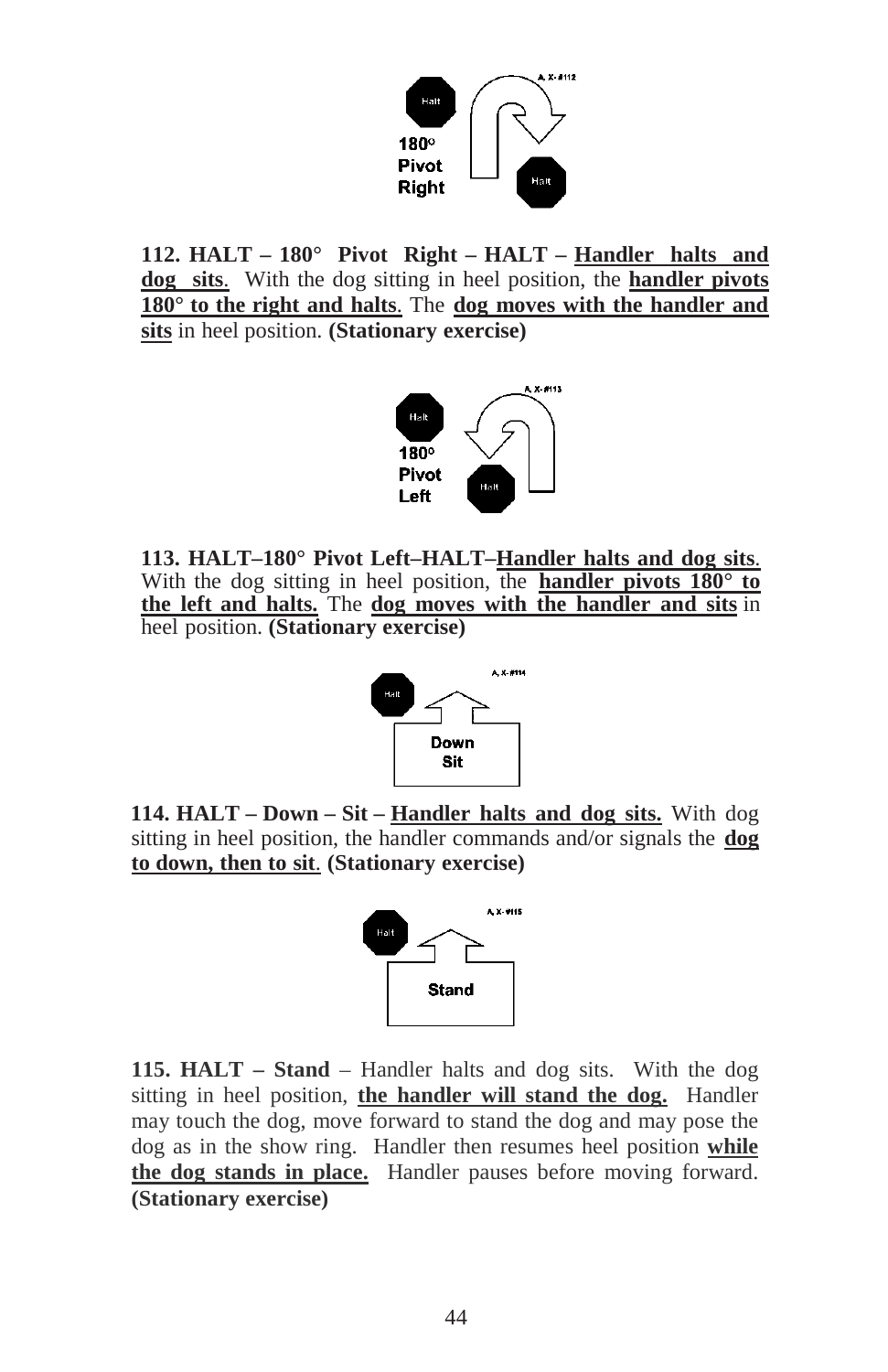

**116. Halt–Pivot Right–Forward– The handler halts and the dog sits** in heel position. The **handler** commands and/or signals the dog to heel, **then pivots to the right and dog and handler move forward**. **(Stationary exercise)**



**117. Halt–Pivot Left–Forward– The handler halts and the dog sits** in heel position. The **handler** commands and/or signals the dog to heel, **then pivots to the left and dog and handler move forward. (Stationary exercise)**



**118. Halt–Leave Dog–2 Steps–Call to Heel– Forward – The handler halts**, **and the dog sits** in heel position. **While the dog remains sitting the handler takes two steps forward and pauses. The handler moves forward** and commands the dog to resume heel position. The dog must move briskly. **(Stationary exercise)**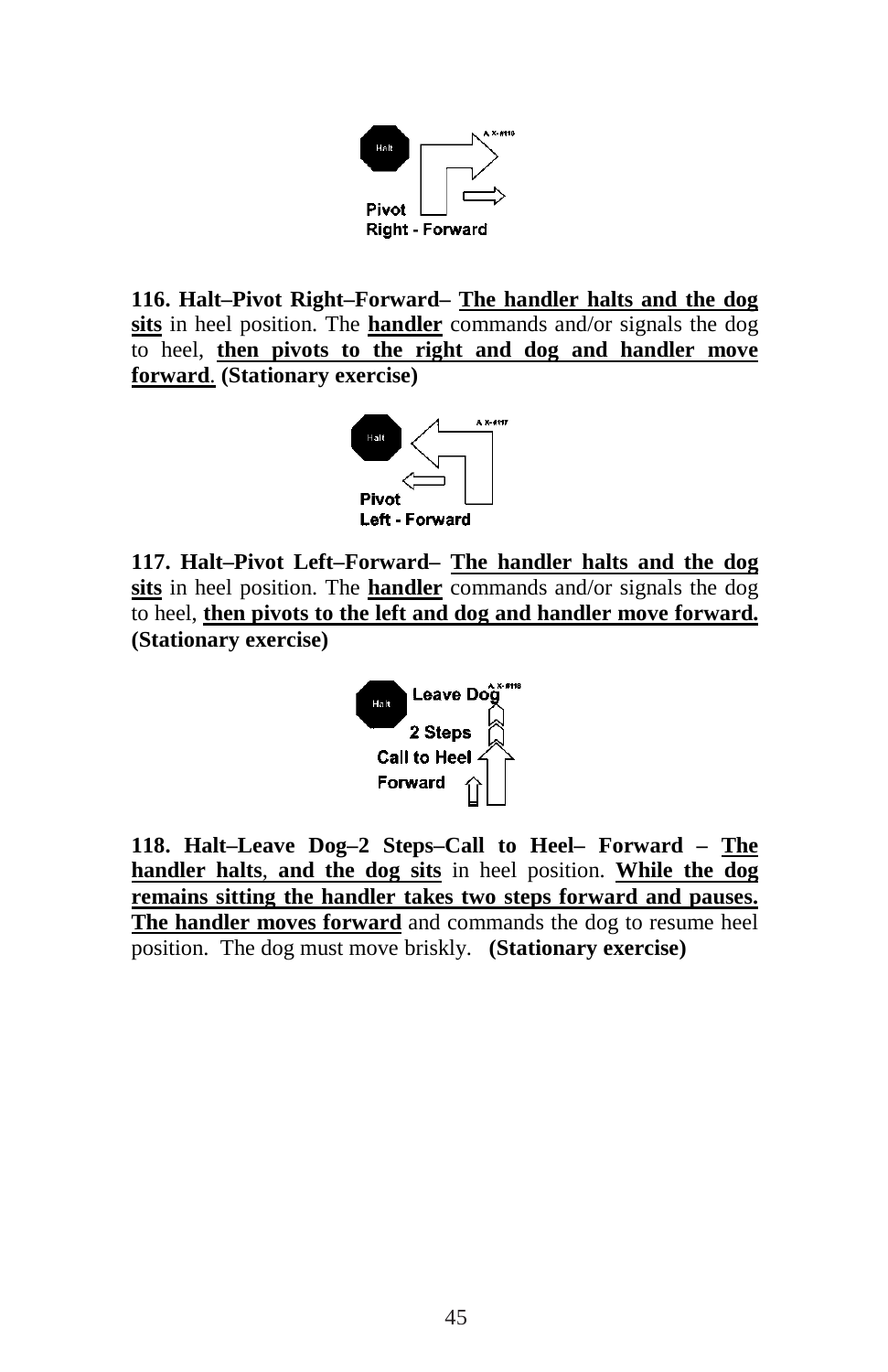# **THE FOLLOWING EXERCISES MAY BE USED IN THE EXCELLENT CLASS ONLY**



**201. HALT – Stand–Down – Handler halts and dog sits.** With dog sitting in heel position, the **handler will stand the dog (without physical handling or moving forward),** then command and/or signal the **dog to down.** The handler then commands and/or signals the **dog to heel to heel forward from the down position. (Stationary exercise)**



 **202. HALT – Stand – Sit – Handler halts and dog sits.** With dog sitting in heel position, the **handler will stand the dog (without physical handling or moving forward),** then command and/or signal the **dog to sit**. The handler then commands and/or signals the **dog to heel forward from the sitting position. (Stationary exercise)**



 **203**. **Moving stand – Walk around dog – While heeling and without pausing,** the **handler will stand the dog** and **walk around the dog to the left,** returning to heel position. The **handler must pause** in heel position after returning to the dog. **Dog must**



**move forward from the standing position.**

 **204**. **Moving down – Walk around dog – While heeling** and **without pausing,** the **handler will down the dog** and **walk around the dog to the left,** returning to heel position. The **handler must pause** in heel position after returning to the dog. The **dog must move forward from the down position.**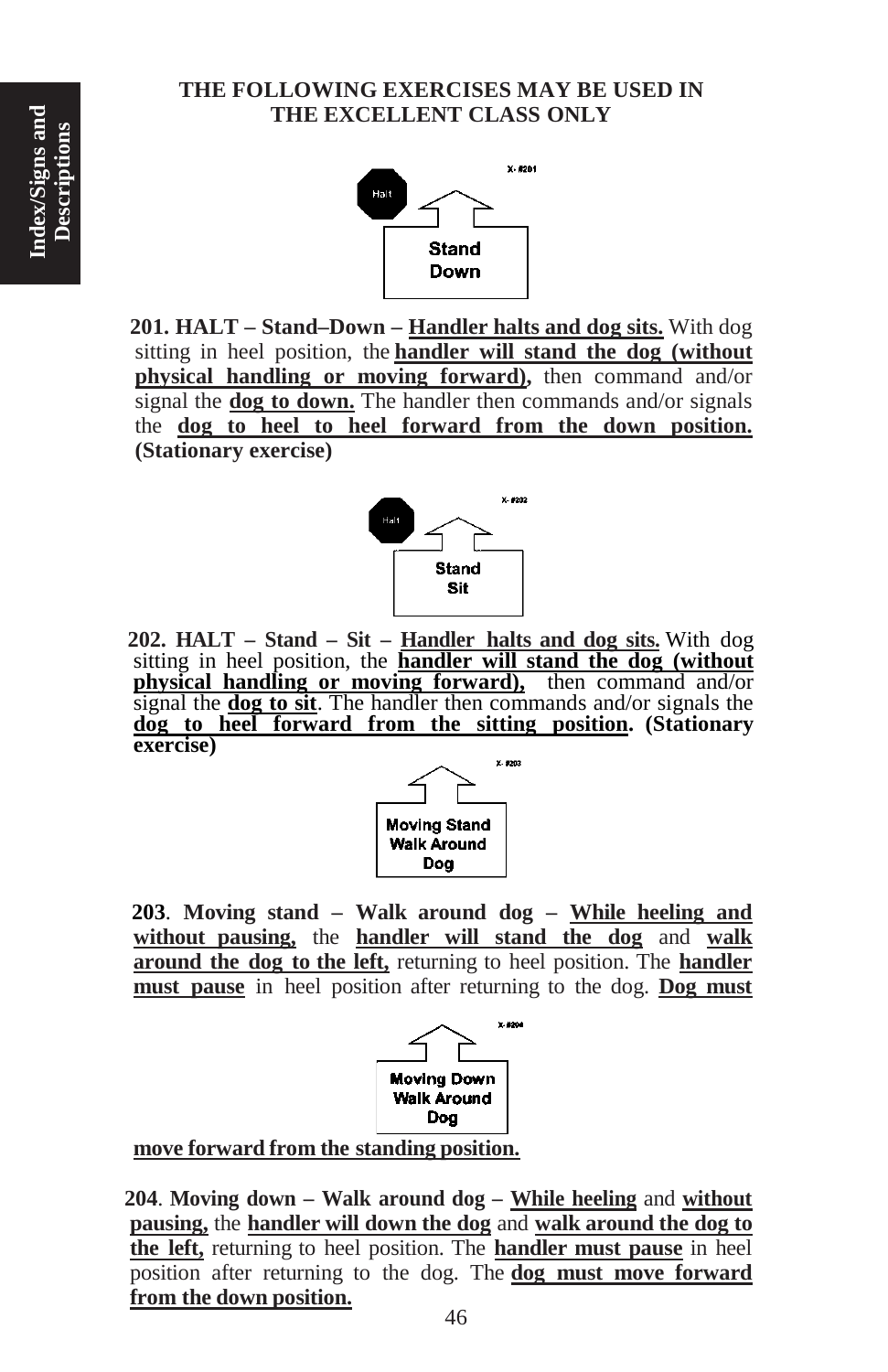

**205. Backup 3 Steps** – **While heeling, the handler reverses direction walking backward at least 3 step, without first stopping,** then continues heeling forward. The **dog moves backward with the handler** and maintains heel position throughout the exercise **without sitting**.



**206. Down While Heeling –** While moving forward, **without pause or hesitation,** the handler will command and/or signal **the dog to down and stay as the handler continues forward about 6 feet to the Call to Heel marker. The handler will turn and face the dog, pause** and then command and/or signal the dog to heel. This is a 180˚ change of direction, about turn. (This sign will be followed within 6 feet by the Call to Heel marker.) **Dog must return to heel position and sit, the handler must pause before moving forward. (Stationary exercise)**



**207. Stand While Heeling –** While moving forward, **without pause or hesitation,** the handler will command and/or signal **the dog to stand and stay as the handler continues forward about 6 feet to the Call to Heel marker. The handler will turn and face the dog, pause** and then command and/or signal the dog to heel. This is a 180˚ change of direction, about turn. (This sign will be followed within 6 feet by the Call to Heel marker.) **Dog must return to heel position and sit, the handler must pause before moving forward. (Stationary exercise)**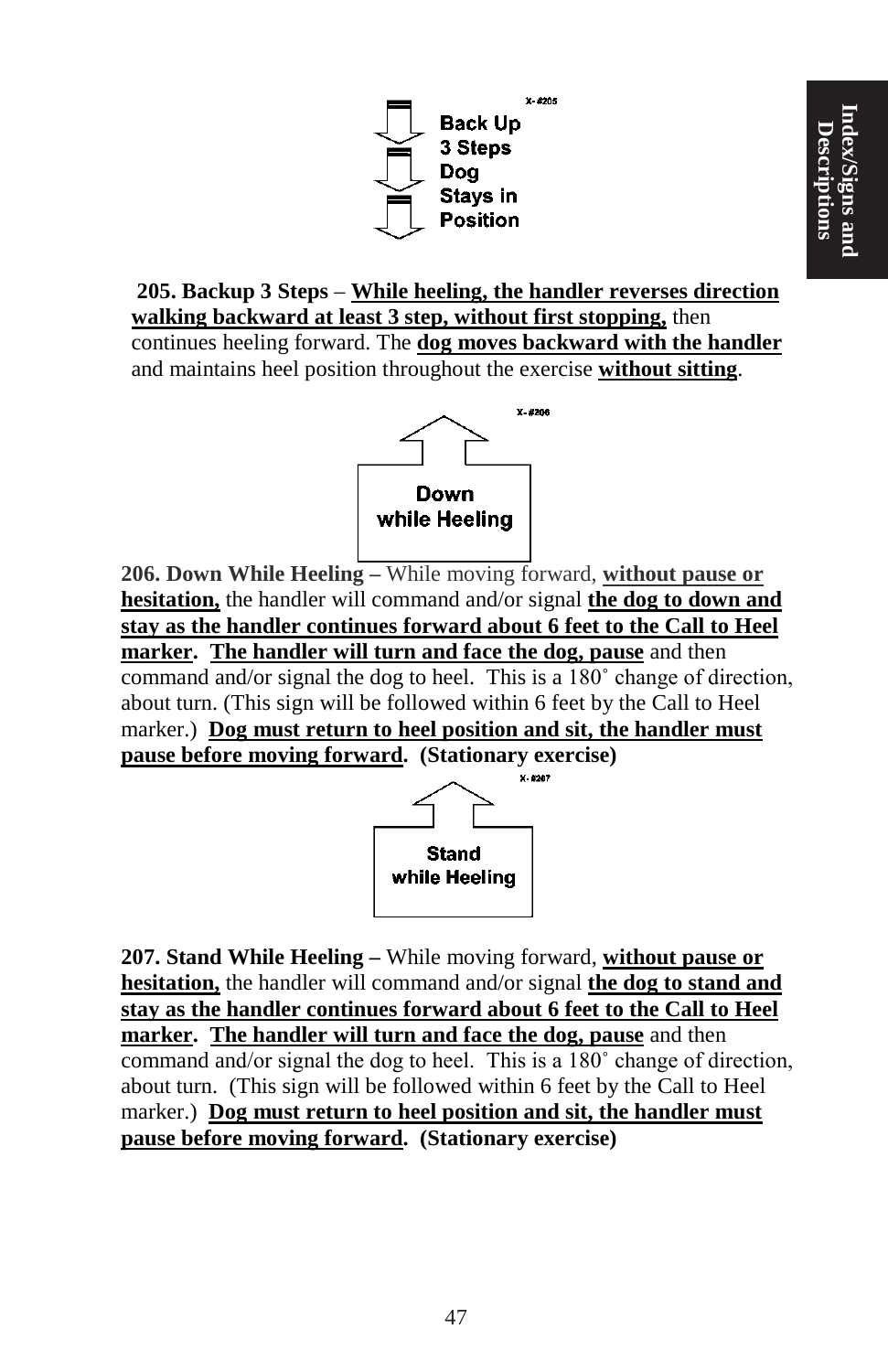

**208. Stand – Leave Dog – Sit Dog – Call Front – Finish** – While heeling, **the handler will stop** and command and/or signal the dog to stand**.** The **dog must stand and stay without sitting first.** Then the handler will **walk forward approximately 6 feet to the Call to Heel marker**. **The handler will turn to face the dog** and command and/or signal the **dog to sit**. When the dog sits, the handler will command and/or signal the **dog to front**. The **dog sits** in the front position facing the handler. On command and/or signal, the dog will move to heel position. **Dog must sit** in heel position before moving forward with the handler. **(Stationary Exercise) (This exercise reverses the direction of the team.)**



**209. Stand** – **Leave Dog** – **Down Dog** – **Call Front – Finish** – While heeling, the **handler will stop** and stand the dog using a command and/or signal, then **walk forward approximately 6 feet**. The **dog must stand and stay without sitting first**. The handler will turn to face the dog and command and/or signal the **dog to down**. When the dog downs, the handler will command and/or signal the **dog to front**. The **dog must sit in the front position** facing the handler. On command and/or signal, the dog will move to heel position. The **dog must sit** in heel position before moving forward with the handler. **(Stationary Exercise) (This exercise reverses the direction of the team.)**



**210. Send to Jump** – **At the sign for this station, the handler will command and/or signal** the dog to leave heel position to execute the jump. The dog must leave the handler immediately and execute the jump. The **handler must maintain a straight path of at least a 3 foot distance away from the jump and may not pass the jump until the dog has returned to heel position. The dog must jump the jump in the proper direction and return to heel position without** pause, hesitation, or **stopping**. The team then continues to the next station.